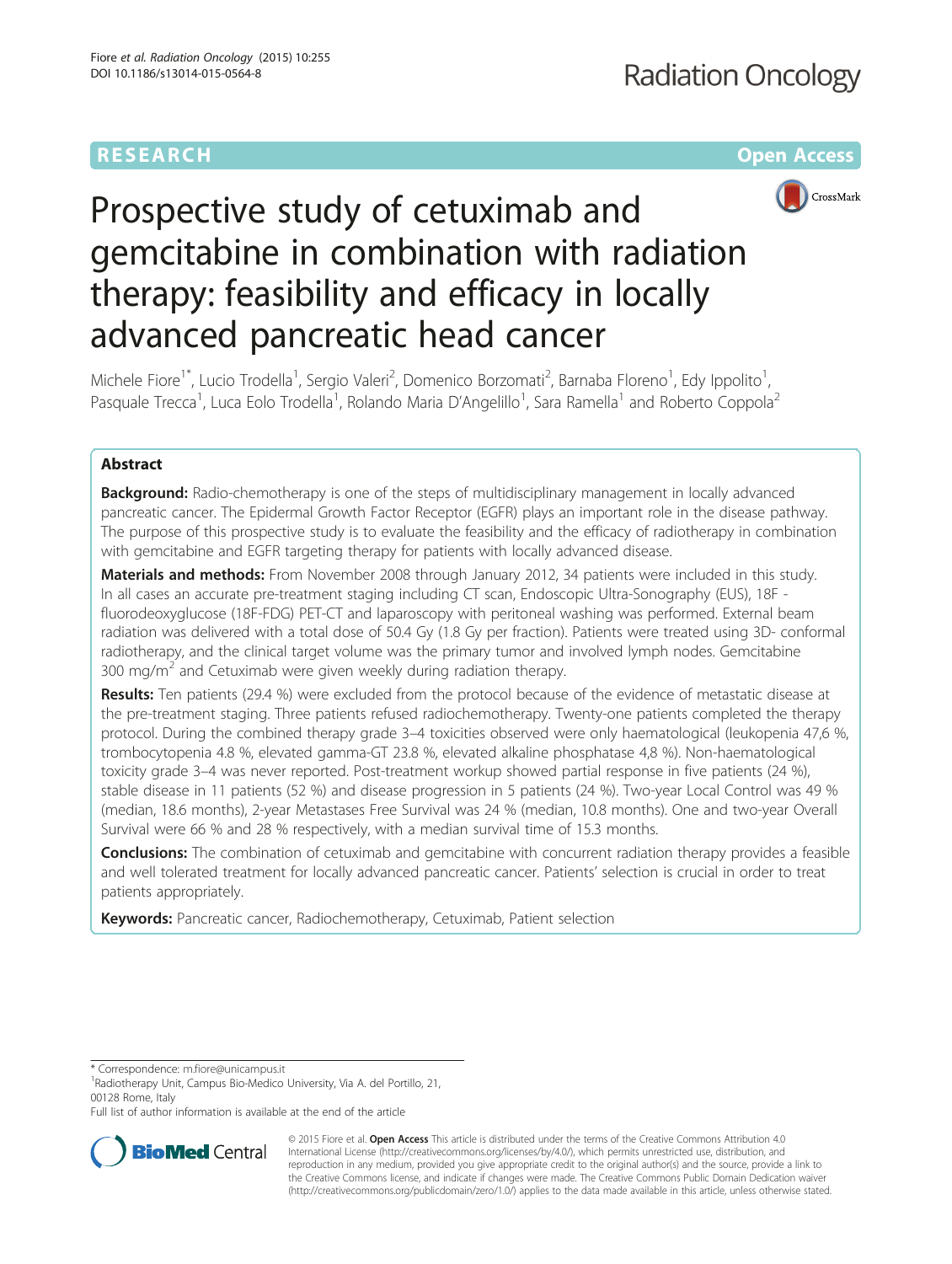## Introduction

Pancreatic Ductal Adenocarcinoma Cancer (PDAC) is the 10th most commonly diagnosed cancer and the 4th leading cause of cancer death in the U.S. The American Cancer Society estimates that 48,960 new cases and 40,560 deaths will occur in the U.S. in 2015 [[1\]](#page-7-0).

The only chance of cure and prolonged survival for PDAC patients (pts) is surgical resection. However, only 20 % of cases can be considered surgically resectable at diagnosis, while approximately 30 %-40 % of patients are affected by a locally advanced disease. The best therapeutic option for this large subset of patients has been the topic of the scientific debate in the last decade. A number of authors proposed neoadjuvant therapies for pancreatic cancer to better achieve tumor control and surgical radical resectability [\[2](#page-7-0)], as in several GI malignancies [\[3](#page-7-0)–[5\]](#page-7-0).

Concomitant radio-chemotherapy (RCT) with gemcitabine has shown an improvement of local control and overall survival in the neoadjuvant setting [\[6](#page-7-0)].

In recent years preclinical data suggest that addition of Epidermal Growth Factor Receptor (EGFR) inhibitors can increase the activity of the use of gemcitabine and radiation in pancreatic cancer cell lines and tumors [\[7, 8\]](#page-7-0).

Cetuximab, a monoclonal antibody that specifically binds to the EGFR, overexpressed in pancreatic cancer, has been shown in vivo and in vitro to enhance radiosensitivity, promote radiation induced apoptosis, decrease cell proliferation, inhibit radiation-induced damage repair and inhibit tumor angiogenesis [\[9](#page-7-0)].

The purpose of this study is to evaluate the feasibility and the efficacy of RCT with gemcitabine in combination with cetuximab for patients with locally advanced PDAC.

## Materials and methods

The trial has been performed as a single-center onearmed phase II study.

From November 2008 through January 2012, 34 consecutive patients affected by histologically proven pancreatic cancer fulfilling the inclusion criteria listed below were included in the study.

Only patients that met the following inclusion criteria were included in the treatment protocol: proven cytological or histological diagnosis of PDAC; age between 18 and 75 years; no previous RCT; 0-I ECOG performance status; adequate cardiac, liver and kidney function and a good bone marrow reserve. Patients were included if they had borderline resectable or unresectable pancreatic tumours. Definitions of borderline and unresectable disease were as per NCCN guidelines. Borderline resectable tumors were defined by venous involvement of the superior mesenteric vein (SMV) or portal vein (PV), gastroduodenal artery encasement, or abutment of the superior mesenteric artery (SMA) up to 180°. Unresectable disease was defined by greater than 180° of SMA involvement, SMV/PV occlusion that is not amenable to reconstruction, or aortic or inferior vena cava (IVC) invasion or encasement.

The exclusion criteria were: resectable and metastatic disease; previous or concomitant malignant disease; one or more of the following clinical conditions: infection, pregnancy or breast-feeding, liver failure, kidney failure, Pa O2 < 65 mmHg, Pa CO2 > 40 mmHg, mental disability.

In all cases a thorough pre-treatment staging was performed, including:

- a) clinical examination (ECOG performance status);
- b) complete blood tests and tumor markers (CEA, CA 19–9, CA 125);
- c) multilayer CT scan (MS-CT) with and without contrast enhancement;
- d) endoscopic ultrasonography (EUS) with fine needle aspiration biopsy;
- e) laparoscopy (LPS) with peritoneal washing;
- f) PET-CT with 18F-2-fluoro-2-deoxy-D-glucose (FDG).

Jaundiced patients underwent endoscopic biliary stenting before or during RCT.

The design of this study was approved by the Institutional Review Board.

Each patient underwent CT-based planning before treatment. Each planning CT scan was obtained using a Simens 16-CT simulator (Siemens Medical System).

Radiotherapy target volumes were established by CT scan and PET-CT scan. The Clinical Target Volume (CTV) included the tumor and involved lymph nodes (>1 cm on CT scan and PET positive). The Planning Target Volume (PTV) was defined by CTV with a safety margin of 1 cm in all directions to include organ motion and set-up errors. Patients were fixed during therapy by individual immobilization devices.

External beam radiation was delivered to total dose of 50.4 Gy with fractionation of 1.8 Gy daily for 5 days a week. Patients were treated using 3D-conformal radiotherapy. Organs at risk for radiation-induced side effects were contoured on the planning CT and dose volume histograms (DVH) were calculated. Doses to the liver, kidneys and spine were not to exceed the stated dose tolerance guidelines used in the study. Maximum allowable radiation dose to the spinal cord was 40 Gy, no more than 50 % of the total liver volume was planned to receive more than 30 Gy  $(V30 < 50$  %), and no more than 30 % and 50 % of the contralateral and ipsilateral kidney, respectively, were planned to receive more than 20 Gy (V20 < 30 % and 50 %). The minimal and maximal doses in the target volume were specified.

All treatments were delivered with a 15-MV linear accelerator (Varian Medical System) with a multifield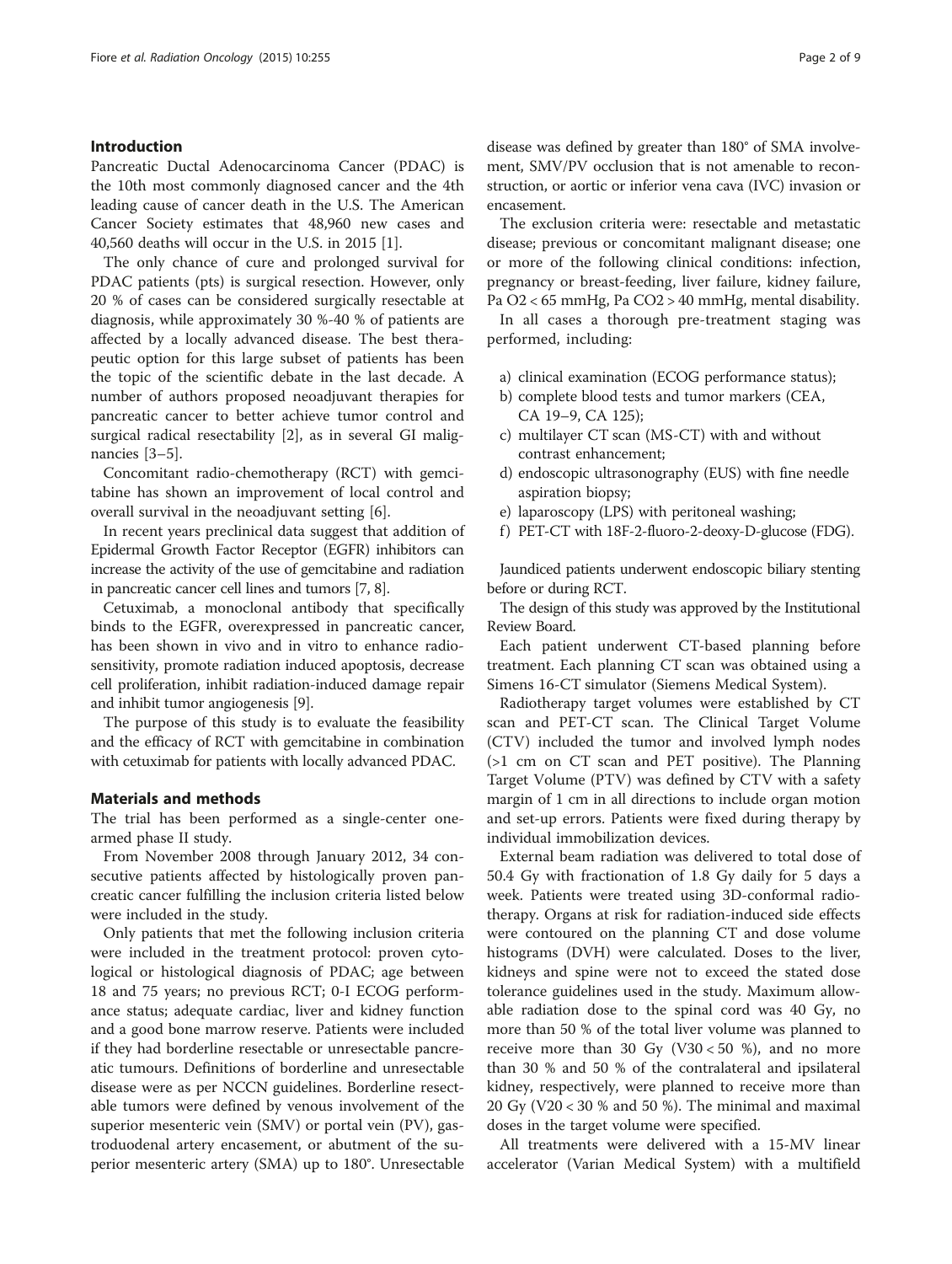isocentric technique using a multileaf collimator. Four axial fields were commonly placed, although non-coplanar techniques were also used. All fields were treated daily. A quality-control protocol was applied for all patients with the periodical acquisition of digital portal images to evaluate the precision of the set-up.

Systemic therapy started the same day as radiation therapy and consisted of Gemcitabine 300 mg/m<sup>2</sup> given weekly and Cetuximab given as loading dose  $400 \text{ mg/m}^2$ on day 1, and sequential Cetuximab 250 mg/m<sup>2</sup>/week simultaneously with radiation.

Patients were evaluated using a directed history and physical examination weekly during treatment.

The occurrence and nature of any adverse events were recorded according to the National Cancer Institute Common Toxicity Criteria (version 3.0) scale.

Approximately 4 weeks after the completion of RCT, restaging consisting of clinical examination, laboratory test, tumor markers, CT scan, PET-CT scan was performed.

The tumor response was defined by CT scan and PET-CT scan according to the World Health Organization.

The study protocol was approved by the independent Ethics Committee of our University.

## Results

### Patients' selection

Between November 2008 and January 2012, 34 patients (F:18; M:16) entered in the protocol. Twenty-four (70 %) patients were diagnosed based on cytology, ten (30 %) patients had histologically-confirmed positive biopsy. The median age was 68 years (range 36–75 years). All patients showed a good performance status (ECOG Score 0) and none of them had undergone previous chemotherapy or radiotherapy. In almost all cases the tumor was located in the head of the pancreas. Resectability status was accorded to the NCCN guidelines. Eighteen patients (86 %) had locally advanced unresectable tumors, three patients (14 %) had borderline resectable disease, on the basis of the involvement of less than 180 degrees of the superior mesenteric artery or involvement of the hepatic artery within 1 cm of the celiac axis. All patients underwent a diagnostic laparoscopy to verify occult peritoneal and/or hepatic metastases and to perform peritoneal washing. Laparoscopy was positive (presence of hepatic and/or peritoneal metastases and neoplastic cells in peritoneal washing) in 8 patients (23.5 %): neoplastic cells at peritoneal washing in 2 pts, histologically proven hepatic metastases in 3 pts, peritoneal carcinomatosis in 3 pts, unrecognized on CT scan. Moreover all patients performed PET-CT with 18F-2-fluoro-2-deoxy-D-glucose (FDG) resulting negative for distant disease in 32 patients (94.1 %) and positive disease in 2 (5.9 %): one patient with pulmonary metastasis, one patient with sovraclavear metastatic lymph node.

According to the results of preoperative workup, 10 patients (29.4 %) had a metastatic disease and were therefore excluded from the protocol. Table 1 explains the results of the different staging methods for the 10 patients with metastatic disease.

After pre-treatment selection 3 patients refused RCT. Thus 21 patients were treated.

Demographic and clinical characteristics of these patients are listed in Table [2.](#page-3-0)

### Treatment-related toxicity

All twenty-one patients completed the therapy protocol.

During RCT the most frequent all-grade toxicities were: haematological (anemia 76,2 %, leukopenia 80,9 %, thrombocytopenia 71,4 %), nausea (47,6 %), fatigue (47,6 %) and elevated gamma-GT levels (72,6 %).

No patient showed any clinical adverse events due to infusion of cetuximab. Three patients (14.3 %) had grade 1 acneiform rash and three patients (14.3 %) grade 2. Only one patient had grade 1 onychopathy.

The most common side effects during therapy were haematological events.

G3 leukopenia and neutropenia occurred in 38,1 % and 19 % of patients respectively. Two patients (9,5 %) developed transient grade 4 leukopenia , and one patient grade 4 neutropenia not associated to fever. There were no cases of grade 3–4 anemia and grade 4 thrombocytopenia. Grade 3 trombocytopenia occurred in 4.8 % of patients.

Gastrointestinal toxicity consisted of nausea (33,3 % for grade 1 and 14,3 % for grade 2), vomiting (14,3 % for grade 1 and 4,8 % for grade 2) and diarrhoea (4,8 % for grade 1).

Fatigue and anorexia of grade 1 occurred in 38,1 % and 4,8 % of patients, and grade 2 in 9,5 % and 4,8 % of patients respectively.

No patients developed grade 3–4 elevated AST/ALT and total bilirubin. 4,8 % of patients had grade 2 of hyperbilirubinaemia and 14.3 % of patients grade 2 of hypertransaminasaemia.

|  |  |  |                                     |  | Table 1 Results of the different staging methods for the |  |
|--|--|--|-------------------------------------|--|----------------------------------------------------------|--|
|  |  |  | 10 patients with metastatic disease |  |                                                          |  |

| Patients | CT scan | PET-CT scan | Laparoscopy |
|----------|---------|-------------|-------------|
| 1        |         |             | X           |
| 2        |         |             | Χ           |
| 3        |         |             | Χ           |
| 4        |         |             | Χ           |
| 5        |         |             | Χ           |
| 6        |         |             | Χ           |
| 7        | X       | X           |             |
| 8        |         |             | Χ           |
| 9        |         | X           |             |
| 10       |         |             | X           |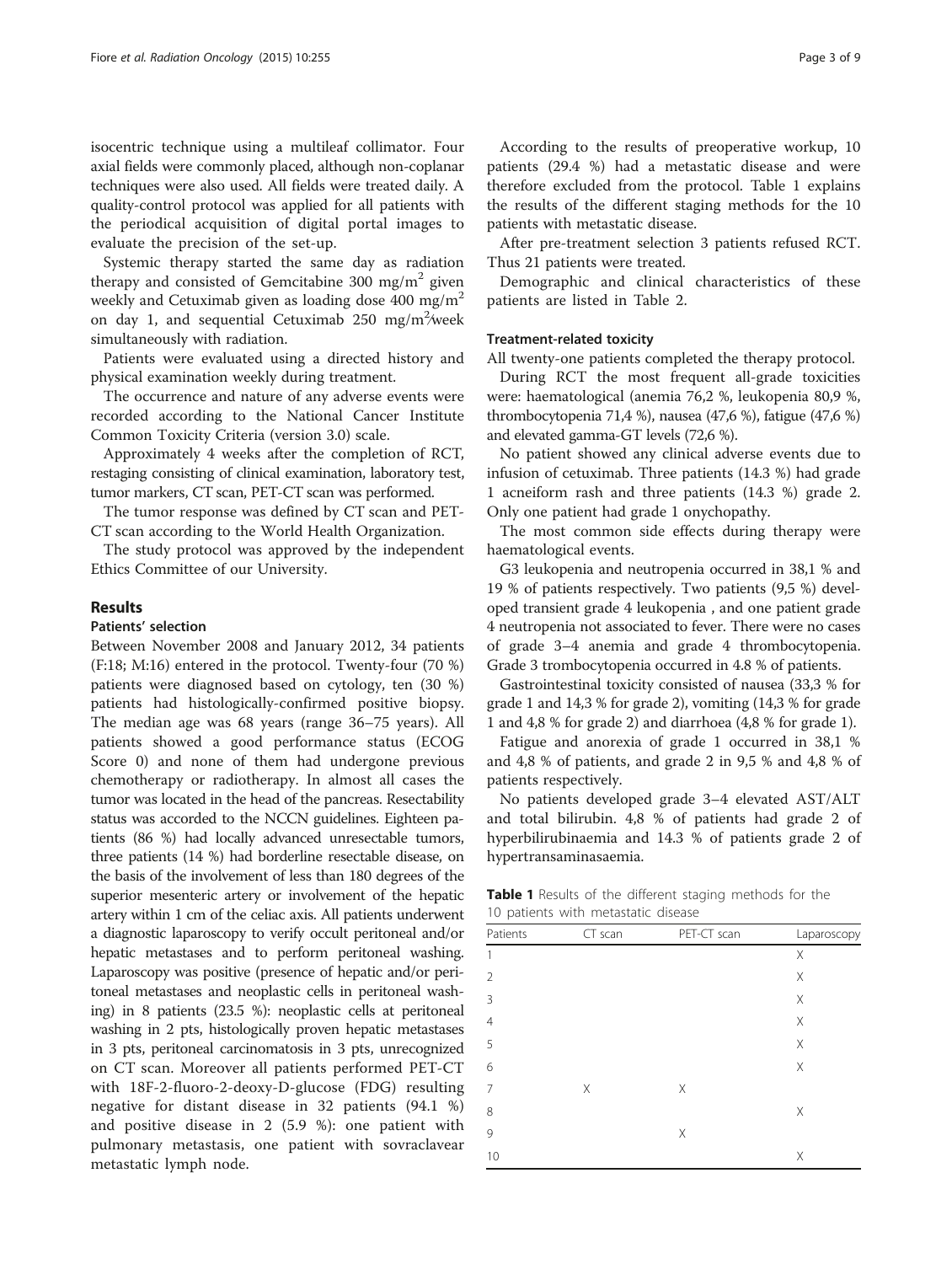<span id="page-3-0"></span>Table 2 Enrolled patients' characteristics

| Characteristic             | No of patients $(N = 21)$ | $\%$ |
|----------------------------|---------------------------|------|
| Age (years)                |                           |      |
| Median                     | 67                        |      |
| Range                      | $43 - 75$                 |      |
| Sex                        |                           |      |
| Male                       | 8                         | 38   |
| Female                     | 13                        | 62   |
| ECOG performance status    |                           |      |
| 0                          | 21                        | 100  |
| 1                          | 0                         | 0    |
| CA 19-9 at diagnosis, U/mL |                           |      |
| Median                     | 1028,15                   |      |
| Range                      | $0 - 6688$                |      |
| Tumor localization         |                           |      |
| Head                       | 21                        | 100  |
| Body/Tail                  | 0                         | 0    |
| Resectability status       |                           |      |
| Borderline resectable      | 3                         | 14   |
| Unresectable               | 18                        | 86   |

Three patients (19 %) had grade 3 of elevated gamma-GT and one patient (4,8 %) grade 4. Elevated alkaline phosphatase of grade 3 occurred in one patient (4,8 %).

In ten patients with hematologic grade 3–4 toxicity the treatment was interrupted (median time of interruptions was 5 days, range 2–8 days). Granulocyte colony stimulating factors were administered in three patients (14.2 %) with G4 leukopenia/neutropenia. There were no chemoradiation-associated deaths.

The toxicity data are summarized in Table [3](#page-4-0).

## Treatment efficacy

All patients enrolled were evaluated for clinical response. The average time of restaging after radiochemotherapy was 3.6 weeks (range 2.6-5 weeks).

Post-treatment CT scan showed that 5 patients (24 %) had a partial response, in 11 patients (52 %) the disease resulted stable and 5 patients (24 %) experienced disease progression. If post-treatment PET-CT scan is considered, all patients showed a reduction in the value of SUVmax (Standard Uptake Value maximum).

Seven patients (33.3 %) underwent surgical radical resection, and one patient (14.7 %) achieved a complete pathological response after combined radiochemotherapy.

Twenty patients (95.2 %) received further sequential chemotherapy for a median of 4 months (range, 1 to 18 months). Fifteen patients received gemcitabine, four received other gemcitabine-based chemotherapy, and one received single-agent capecitabine. Eighteen (90 %) had no grade 3 or higher toxicity during chemotherapy. Two patients (10 %) experienced grade 3 gastrointestinal toxicities (eg, nausea, vomiting, and/or diarrhea) that required intravenous fluids but not hospitalization. Dose adjustments using standard dose-modification tables were based on the worst toxicity observed during the previous cycle.

The median follow-up was 23.3 months (range, 6 to 78 months).

Two-year Local Control (LC) was 49 % (median, 18.6 months; 95 % CI: 8.2–41), 2-year Metastases Free Survival (MFS) was 24 % (median, 10.8 months; 95 % CI: 3.2-31.9) [Figs. [1, 2\]](#page-4-0).

One-year Overall Survival (OS) and two-year OS were 66 % and 28 % respectively, with a median survival time of 15.3 months (95 % CI:10.8–22.5) [Fig. [3](#page-5-0)].

The initial site of progression was local in 3 patients, distant in 11 patients and local and at distant in two patients. Of patients who experienced local failure, three failed outside the radiotherapy fields at lomboaortic lymph nodes, two patients had 'in-field' recurrences. The systemic progression affected the liver in 6 patients, three patients showed peritoneal carcinomatosis (one patients experienced both liver and peritoneal progression), and two patients had lung and ovarian metastases. Four patients received palliative chemotherapy.

At the time of evaluation, three of the seven patients who underwent radical surgery are alive, two patients without evidence of disease, and one is continuing chemotherapy for distant progression.

## **Discussion**

The optimal treatment strategy for locally advanced PDAC is still controversial, and despite considerable progress in oncology the poor prognosis of patients has not significantly improved. Thus there is clearly a need for additional therapeutic strategies. Improved biologic understanding of the disease and investigation of novel mechanism-based therapeutics are required to facilitate the development of more effective treatments with reduced toxicity. Modern radiotherapy has important roles in controlling local disease: to prevent disease symptoms, increase the possibility of resection, and extend survival. However, when combined with chemotherapy to maximize disease control, the effectiveness of treatment is limited by the radiation doses that can be given safely, due to the risk of toxicity in surrounding radiosensitive abdominal structures. In our opinion, the selection of patients affected by this disease is a crucial issue in the debate of integrated treatments. Advances in diagnostic imaging, with the improvement in the quality of computed tomography (CT) scanning, the input of PET-CT scan and the use of laparoscopy make it possible. For our diagnostic workup protocol we have combined imaging and laparoscopy to better select patients for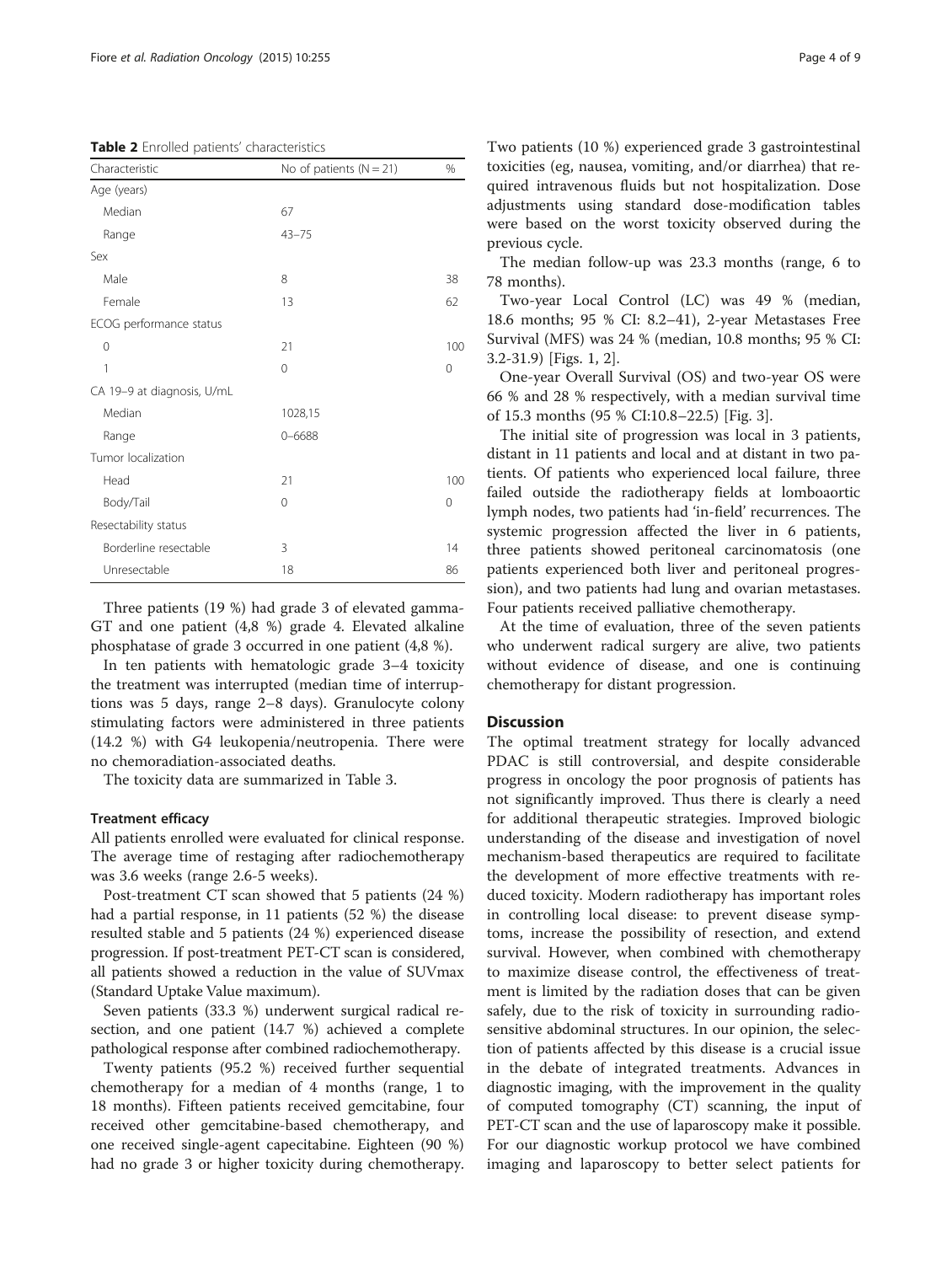| Toxicity                      | Grade 1        |      | Grade 2        |             | Grade 3        |              | Grade 4       |              | All grades     |      |
|-------------------------------|----------------|------|----------------|-------------|----------------|--------------|---------------|--------------|----------------|------|
|                               | No. of events  | $\%$ | No. of events  | %           | No. of events  | %            | No. of events | $\%$         | No. of events  | $\%$ |
| Hematologic                   |                |      |                |             |                |              |               |              |                |      |
| Anemia                        | 10             | 47,6 | 6              | 28,6        | $\mathbf 0$    | 0            | 0             | $\mathbf{0}$ | 16             | 76,2 |
| Leukopenia                    | $\overline{2}$ | 9,5  | 5              | 23,8        | 8              | 38,1         | 2             | 9,5          | 17             | 80,9 |
| Granulocytopenia              | 5              | 23,8 | 8              | 38,1        | $\overline{4}$ | 19           |               | 4,8          | 18             | 85,7 |
| Thrombocytopenia              | 12             | 57,2 | 2              | 9,5         | 1              | 4,8          | $\circ$       | $\mathbf{0}$ | 15             | 71,4 |
| Constitutional                |                |      |                |             |                |              |               |              |                |      |
| Fatigue                       | 8              | 38,1 | $\overline{2}$ | 9,5         | $\mathbf{0}$   | $\mathbf{0}$ | $\circ$       | $\mathbf{0}$ | 10             | 47,6 |
| Anorexia                      | $\mathbf{1}$   | 4,8  | $\mathbf{1}$   | 4,8         | $\mathbf{0}$   | $\mathbf{0}$ | $\circ$       | $\mathbf{0}$ | $\overline{2}$ | 9,5  |
| Gastrointestinal              |                |      |                |             |                |              |               |              |                |      |
| Nausea                        | 7              | 33,3 | 3              | 14,3        | $\mathbf{0}$   | $\mathbf{0}$ | $\mathbf{0}$  | $\mathbf{0}$ | 10             | 47,6 |
| Vomiting                      | 3              | 14,3 | 1              | 4,8         | $\mathbf{0}$   | $\mathbf{0}$ | $\circ$       | $\mathbf{0}$ | $\overline{4}$ | 19   |
| Diarrhea                      |                | 4,8  | $\mathbf 0$    | $\mathbf 0$ | $\mathbf{0}$   | $\mathbf{0}$ | $\mathbf 0$   | $\mathbf{0}$ |                | 4,8  |
| Liver and biliary             |                |      |                |             |                |              |               |              |                |      |
| Elevated total bilirubin      | $\mathbf{1}$   | 4,8  |                | 4,8         | $\mathbf{0}$   | $\mathbf{0}$ | $\circ$       | $\circ$      | $\overline{2}$ | 9,5  |
| Elevated AST/ALT              | 6              | 28,6 | 3              | 14,3        | $\mathbf{0}$   | $\mathbf{0}$ | $\circ$       | $\circ$      | 9              | 4,3  |
| Elevated Alkaline phosphatase | 5              | 23,8 | 3              | 14,3        |                | 4,8          | $\circ$       | $\mathbf{0}$ | 9              | 4,3  |
| Elevated Gamma-GT             | 6              | 28,8 | 5              | 23,8        | $\overline{4}$ | 19           |               | 4,8          | 16             | 76,2 |
| Acneiform Rash                | 3              | 14,3 | 3              | 14,3        | $\mathbf{0}$   | 0            | $\mathbf 0$   | $\mathbf{0}$ | 6              | 28,8 |

<span id="page-4-0"></span>Table 3 Toxicity profile of chemoradiation with Cetuximab in all 21 patients





the upper and lower limits of the Metastases Free Survival curve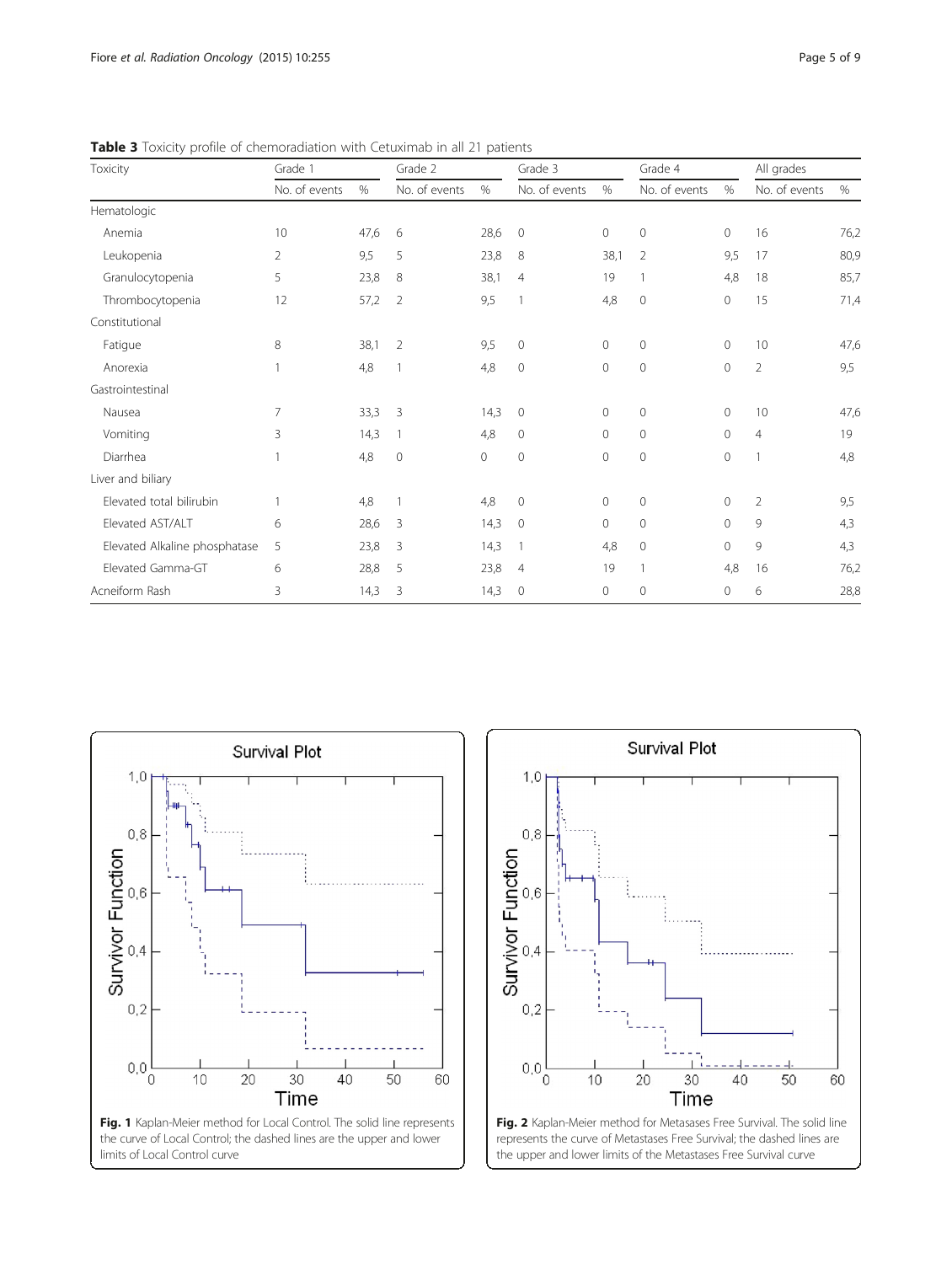<span id="page-5-0"></span>

radiochemotherapy and to select them for surgery after the combined modality.

After preoperative staging, ten patients (29.4 %) had metastatic disease and were excluded from the protocol, while 24 patients (70.6 %) were enrolled for the combined therapy.

Our diagnostic workup, including CT scan, PET-CT scan and laparoscopy, could be a model useful to clinicians who treat pancreatic cancer.

Better patient selection and multimodality treatment are crucial concepts to improve outcomes [[10](#page-7-0), [11\]](#page-7-0). Gemcitabine (difluorodeoxycytidine), an indipendent cytotoxic agent, is a nucleoside analog with potent radiosensitizing effects [[6](#page-7-0)–[8](#page-7-0)]. According to the results of randomized trials gemcitabine provides improvement in survival and clinical benefit compared with 5-fluorouracil (5-FU) treatment in advanced PDAC patients [[12](#page-7-0), [13\]](#page-7-0). For this superiority as both systemic therapy and potent radiosensitizing agent [[14](#page-7-0)], we realized a protocol of treatment that included the use of preoperative gemcitabine-based chemoradiation. On basis of literature data a single agent should not be considered for locally advanced PDAC patients. Indeed therapies towards multiple targets may be more beneficial.

New therapeutic approaches involve the identification of a number of molecular targets that may be responsible of the resistance of cancer cells to radiation or to other cytotoxic agents. Among these EGFR has been a molecular target of considerable interest and investigation [[9\]](#page-7-0).

Cetuximab is a monoclonal antibody that specifically binds to the EGFR, thereby inhibiting downstream signal transduction pathways.

Based on these considerations, we designed a clinical prospective protocol consisting of preoperative gemcitabinebased chemoradiation adding cetuximab to assess the feasibility and efficacy of this therapeutic strategy in patients with locally advanced pancreatic cancer.

Our regimen of weekly cetuximab and gemcitabine delivered with concurrent radiation therapy resulted in a good profile of tolerability in patients with pancreatic cancer.

Crane et al. [\[15\]](#page-7-0) reported the results of a phase II trial of induction gemcitabine, oxaliplatin, and cetuximab followed by radiation (50.4 Gy) with concurrent capecitabine and cetuximab in 69 patients with locally advanced pancreatic cancer. Cetuximab (500 mg/m<sup>2</sup>) was started on day 1 of chemotherapy and was continued every 2 weeks during chemotherapy and chemoradiotherapy. Fifty-one patients (74 %) had unresectable tumors; 16 patients (23 %) had borderline resectable tumors due to vascular abutment, whereas 2 patients (3 %) had borderline resectable disease only on the basis of advanced regional adenopathy. Median follow-up was 16.3 months for all patients and 20.9 months for living patients; median progression-free survival (PFS) and OS were 12.5 and 19.2 months, respectively. In this study, six patients (8.7 %) had infusion reactions to cetuximab, and two of these were grade 3. Acneiform rash was 54 % and 3 % for grades 2 and 3, respectively; it correlated with improved survival. In our study only three patients (14.3 %) had grade 2 acneiform rash, no patient showed grade 3 toxicity. There was no correlation between acneiform rash and clinical outcomes.

Our results agree with those of a phase I study evaluating cetuximab, gemcitabine and radiotherapy for locally advanced pancreatic cancer [\[16](#page-7-0)]. Recent results published by Arnoletti et al. have reported that the dose escalation was performed with gemcitabine  $(0-300 \text{ mg/m}^2)$  and cetuximab (400 mg/m<sup>2</sup> loading dose and 250 mg/m<sup>2</sup> weekly). The results of this study showed that 96 % of patients experienced grade 1–2 adverse events and 9 % had grade 3–4 adverse events. As in our study, there were not serious treatment-related events, and no patients deaths were associated to drug toxicity and to radiation schedule.

In two phase I studies reported both in abstract forms, the scheme of gemcitabine  $(300 \text{ mg/m}^2)$  and cetuximab (400 mg/m<sup>2</sup> loading dose and 250 mg/m<sup>2</sup>/week) with concurrent radiation therapy was tolerated and appeared to be effective [\[17, 18\]](#page-7-0).

Our results differ widely from those of another recently published phase I study, in which patients with locally unresectable pancreatic cancer were treated with gemcitabine (200 mg/m<sup>2</sup> before dose escalation) plus cetuximab (400 mg/m<sup>2</sup> loading dose followed by 250 mg/m<sup>2</sup>/week) concurrent with radiation therapy (planned dose 50.4 Gy)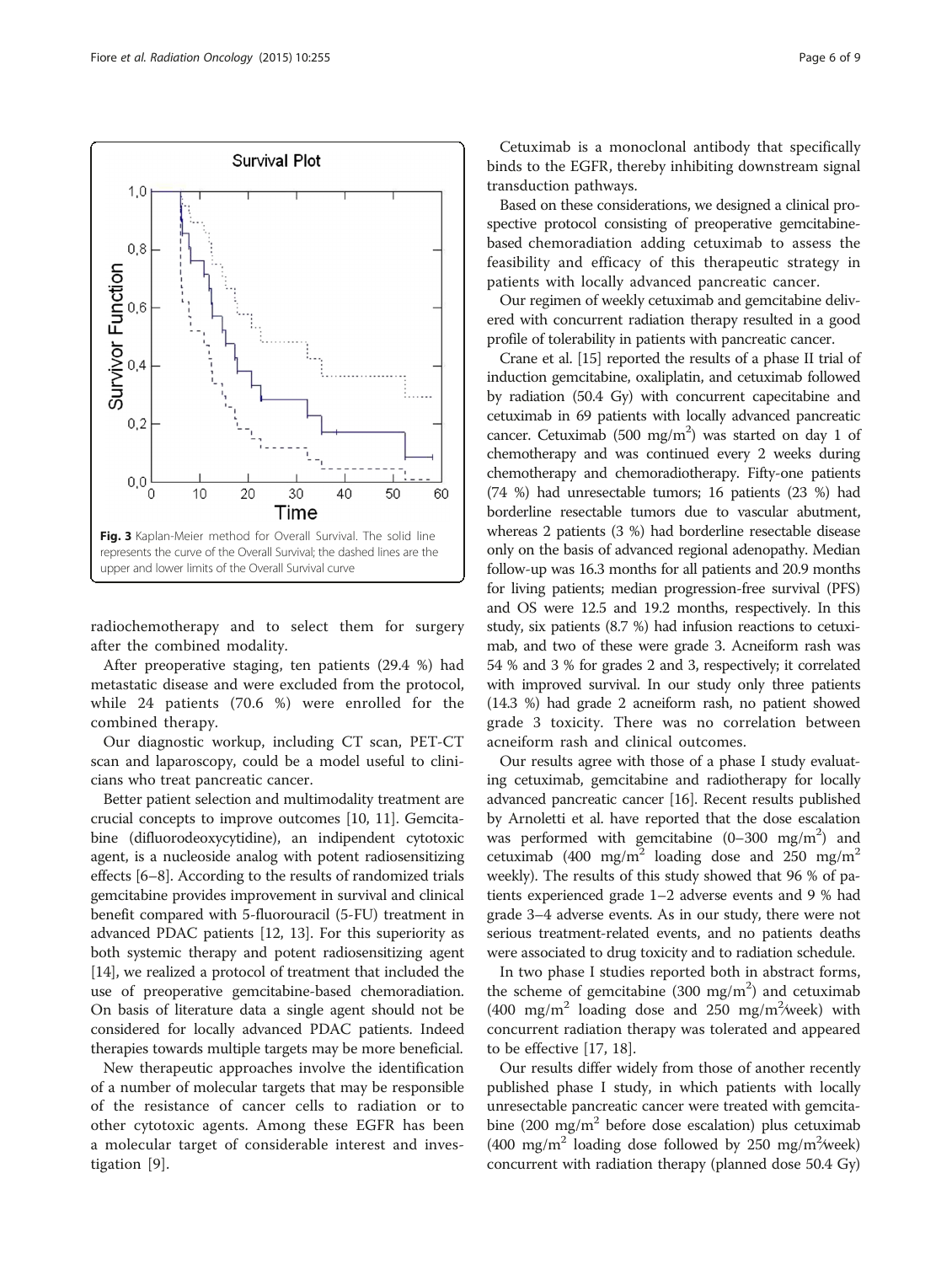[[19](#page-7-0)] . Of the nine patients enrolled in this study, one was withdrawn before receiving the initial dose of cetuximab because of a decline in performance status; the remaining eight patients in which the tolerance to treatment was assessed presented a various baseline performance status. Five patients received more than the loading dose of cetuximab, and only one patient completed all doses of chemotherapy and radiotherapy.

The authors found a significant toxicity grade, including a high rate of infusion reactions, and they concluded that this combination should be approached with caution. This severe toxicity observed could be related to the traditional radiotherapy treatment volumes, which included primary tumor and prophylactic drainage nodes in the definition of clinical target volumes.

In our study, on the contrary, all patients completed the therapy protocol. We did not experience severe adverse events, included infusion reactions. The prophylactic use of chlorphenamine is likely to have prevented them.

The use of PET for target volume definition and delineation in GI tract tumors is only recently being investigated. In pancreatic cancer the interest is rapidly growing. Topkan et al. have compared CT- and PET/CT-based target volume delineation and the effects of these different modalities on 3D-conformal radiotherapy planning and radiation doses to critical organs. The authors demonstrated that PET-CT-based target volume contouring significantly increases the GTV (Gross Tumor Volume) and the PTV compared to CT-based contouring without increasing tissue toxicity in a clinically meaningful way. The authors utilized PET data and included the regional lymph nodes which appeared to be metabolically involved on PET scan but not on CT [[20](#page-7-0)]. As this study suggests, the largest potential benefit of incorporating PET into RT planning for locally advanced pancreatic cancer may be the reduction in geographic misses associated with CT-based planning and the potential reduction in loco-regional treatment failure. On the basis of these considerations, we contoured small treatment volumes, including the pancreatic tumor and the involved lymph nodes. Radiation treatment volumes were defined not only based on the CT scan, as shown by the evidence in the literature, but also by using biological information obtained through PET-CT scan. In our cohort median PTV volume was 267.7 cc (range 130.6-797.6 cc). No patient developed grade 3–4 gastrointestinal toxicity. This may have been aided by limitedfield radiotherapy.

In our study, RCT treatment, conducted on small volumes (only the areas biologically active) was safe and well tolerated with a manageable toxicity. None of 21 patients developed intestinal bleeding, a complication almost constant, variable from 3 % to 20 % [\[12](#page-7-0), [13](#page-7-0), [21](#page-7-0)–[27](#page-8-0)]. At the same time the reduction of radiotherapy treatment volumes did not compromise the outcomes of survival and locoregional control. The median survival was 15.3 months, resulting improved in comparison with other studies of the literature [\[12](#page-7-0), [13](#page-7-0), [21](#page-7-0)–[27](#page-8-0)]. Crane et al. retrospectively compared the efficacy of concurrent gemcitabine-based RCT with that of concurrent 5-FU-based RCT in patients with unresectable pancreatic cancer. Patients treated with gemcitabine had a median survival time of 11 months compared to 9 months of patients treated with 5-FU [[12](#page-7-0)]. Brunner et al. published a retrospective analysis of patients treated with radiotherapy and 5-FU- or gemcitabine-based chemotherapy followed by additional chemotherapy with gemcitabine. In these patients the median survival time was 13 months [[13](#page-7-0)]. In a prospective randomized study Li et al. investigated the efficacy of gemcitabine-concurrent RCT vs 5-FU based-RCT for locally advanced pancreatic cancer. The median survival was 14.5 months for gemcitabine-based RCT patients compared with 6.7 months for 5-FU-based RCT patients. The 1- and 2-year survival rate was 56 % and 15 % for gemcitabine-RCT compared with 31 % and 0 % for 5-FU-RCT, respectively [\[21\]](#page-7-0). In Huguet et al. trial, patients were treated with definitive gemcitabine-based chemoradiation if no progression was noted after initial induction chemotherapy. The median survival was 15 months [[22](#page-7-0)]. In McGinn et al. study, weekly full-dose gemcitabine was administered concomitantly to involved-field irradiation, with a median survival time of 11.6 months [\[23\]](#page-8-0). In Muler et al. study [[24\]](#page-8-0) and in Kawakami et al. cohort [[25\]](#page-8-0) the median survival times were 12.9 months and 7.1 months, respectively. Goldstein et al. assessed the efficacy of a specific three-dimensional conformal radiotherapy technique with concurrent continuous infusion of 5-FU sandwiched between gemcitabine chemotherapy in patients with locally advanced pancreatic cancer. The median survival time in this study was 11.7 months, with the 1-year survival rate of 46.3 % [[26](#page-8-0)]. Moreover, the results of SCALOP trial showed that the median overall survival was 15.2 months in the capecitabinebased RCT group and 13.4 in the gemcitabine-based RCT group [\[27](#page-8-0)].

Our study demonstrated distant relapses as dominant treatment failure, emphasizing the need to find more effective systemic agents. The improvement of local control and, possibly, disease downstaging allowing surgical resection are important endpoints. The question remains how to improve local control without worsening the tolerability of the treatments. The use of modern radiation therapy procedures, such as contrast enhancement four-dimensional computed tomography (ce-4DCT), the radiation dose escalation of the primary tumor with intensity modulated radiation therapy (IMRT) and stereotactic body radiation therapy (SBRT) and better target selection could help to solve this problem.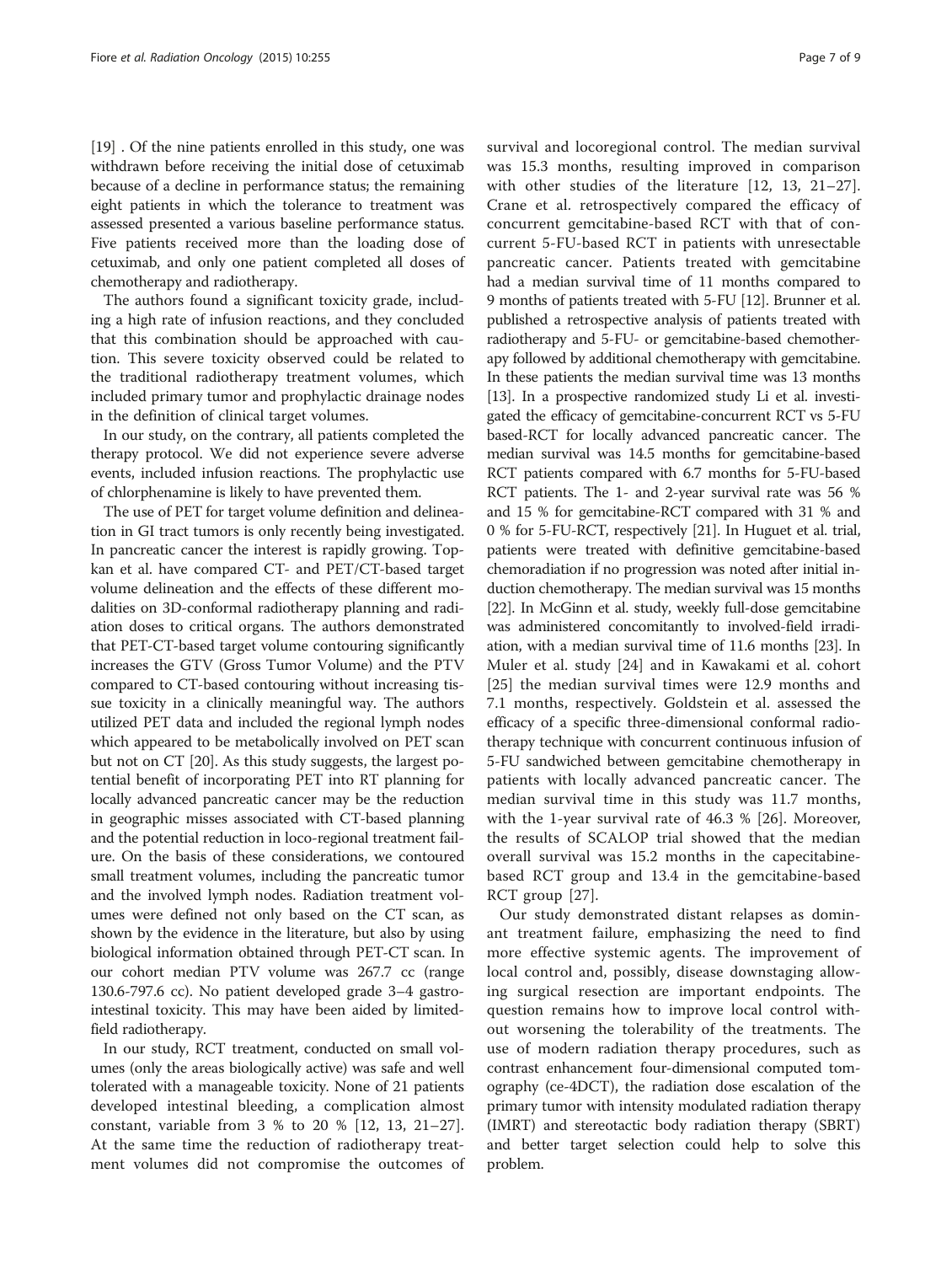## <span id="page-7-0"></span>**Conclusions**

Our prospective study gives us the opportunity to emphasize, first of all, that in the treatment of pancreatic cancer, more than in others, the selection of patients, using the most modern imaging techniques and laparoscopy, is a crucial issue in order to treat these patients in the most appropriate way and to make appropriate assessments on patients' compliance and response to therapies. To our knowledge, this is the first study in which this modality of patient selection is designed, allowing to exclude from locoregional treatment patients with early and rapidly progressive pancreatic cancer disease. Our diagnostic workup, including CT scan, PET-CT scan and laparoscopy, could be a model useful to clinicians who treat pancreatic cancer to improve patients' selection. Moreover, the combination of gemcitabine, cetuximab with concurrent radiation therapy, with smaller treatment volumes, is feasible and well tolerated, with encouraging results, that will allow to draw further studies combining systemic chemotherapy to radiotherapy dose intensified, in order to improve clinical outcomes.

#### Abbreviations

4DCT: four-dimensional Computed Tomography; 5-FU: 5-fluorouracil; CTV: Clinical Target Volume; EGFR: Epidermal Growth Factor Receptor; EUS: Endoscopic ultrasound; GTV: Gross Tumor Volume; IMRT: Intensity Modulated Radiation Therapy; LC: Local Control; LPS: laparoscopy; MFS: Metastases Free Survival; OS: Overall Survival; PDAC: Pancreatic Ductal Adenocarcinoma Cancer; PFS: Progression Free Survival; PTV: Planning Target Volume; RCT: Radio-Chemotherapy; SUV: Standard Uptake Value; SBRT: Stereotactic Body Radiation Therapy.

#### Competing interests

The authors declare that they have no competing interests.

#### Authors' contributions

FM, TL, VS and CR are responsible for the study design. FM, FB, TP, TLE, VS collected the clinical data and drafted the manuscript. TL, CR, RS, DRM, BD revised the manuscript. FM, FB, TP, TLE, VS and IE were responsible for the treatment and evaluation of the patients. TL, CR, RS, DRM and BD provided oversight of the analysis of data and reviewing of the manuscript. All authors read and approved the final manuscript.

#### Acknowledgement

We thank Dr. Carlo Greco and Dr. Gennaro Nappo for their contribution to this study.

### Declarations

The study protocol was approved by the independent Ethics Committee of Campus Bio-Medico University.

#### Author details

<sup>1</sup> Radiotherapy Unit, Campus Bio-Medico University, Via A. del Portillo, 21, 00128 Rome, Italy. <sup>2</sup>Department of General Surgery, Campus Bio-Medico University, Rome, Italy.

## Received: 31 July 2015 Accepted: 8 December 2015 Published online: 15 December 2015

#### References

- 1. Siegel RL, Miller KD, Jemal A. Cancer Statistics, 2015. CA Cancer J Clin. 2015;65:5–29.
- Kleeff J, Friess H, Buchler MW. Neoadjuvant therapy for pancreatic cancer. Br J Surg. 2007;94:261–2.
- 3. Sauer R, Becker H, Hohenberger W, Rodel C, Wittekind C, Fietkau R, et al. German Rectal Cancer Study Group. Preoperative versus postoperative chemoradiotherapy for rectal cancer. N Engl J Med. 2004;351:1731–40.
- 4. Mezhirr JJ, Tang LH, Coit DG. Neoadjuvant therapy for locally advanced gastric cancer. J Surg Oncol. 2010;101:305–14.
- 5. Campbell NP, Villaflor VM. Neoadjuvant treatment of esophageal cancer. World J Gastroenterol. 2010;16(30):3793–803.
- 6. Loehrer Sr PJ, Feng Y, Cardenes H, Wagner L, Brell JM, Cella D, et al. Gemcitabine alone versus gemcitabine plus radiotherapy in patients with locally advanced pancreatic cancer: An Eastern Cooperative Oncology Group Trial. J Clin Oncol. 2011;29(31):4105–12.
- 7. Buchsbaum DJ, Bonner JA, Grizzle WE, Stackhouse MA, Carpenter M, Hicklin DJ, et al. Treatment of pancreatic cancer xenografts with Erbitux (IMC-C225) anti-EGFR antibody, gemcitabine, and radiation. Int J Radiat Oncol Biol Phys. 2002;54(4):1180–93.
- 8. Morgan MA, Parsels LA, Kollar LE, Normolle DP, Maybaum J, Lawrence TS. The combination of epidermal growth factor receptor inhibitors with gemcitabine and radiation in pancreatic cancer. Clin Cancer Res. 2008;14(16):5142–9.
- 9. Krempien R, Muenter MW, Huber PE, Nill S, Friess H, Timke C, et al. Randomized phase II – study evaluating EGFR targeting therapy with Cetuximab in combination with radiotherapy and chemotherapy for patients with locally advanced pancreatic cancer – PARC: study protocol [ISRCTN56652283]. BMC Cancer. 2005;5:131.
- 10. Lawrence TS, Chang EY, Hahn TM, Hertel LW, Shewach DS. Radiosensitization of pancreatic cancer cells by 2,2-difluoro-2-deoxycytidine. Int J Radiat Oncol Biol Phys. 1996;34:867–72.
- 11. Lawrence TS, Eisbruch A, Shewach DS. Gemcitabine-mediated radiosensitization. Semin Oncol. 1997;24:S7–S24. S7-28.
- 12. Crane CH, Abbruzzese JL, Evans DB, Wolff RA, Ballo MT, Delclos M, et al. Is the therapeutic index better with gemcitabine-based chemoradiation than with 5–fluorouracil-based chemoradiation in locally advanced pancreatic cancer? Int J Radiat Oncol Biol Phys. 2002;52(5):1293–302.
- 13. Brunner TB, Tinkl D, Grabenbauer GG, Meyer T, Brueckl WM, Sauer R. Maintenance chemotherapy after chemoradiation improves survival of patients with locally advanced pancreatic carcinoma: a retrospective analysis of prospectively recruited patients. Strahlenther Onkol. 2006;182(4):210–5.
- 14. Morgan MA, Parsels LA, Maybaum J, Lawrence TS. Improving gemcitabinemediated radiosensitization using molecularly targeted therapy: A review. Clin Cancer Res. 2008;14(21):6744–50.
- 15. Crane CH, Varadhachary GR, Yordy JS, Staerkel GA, Javle MM, Safran H, et al. Phase II trial of cetuximab, gemcitabine, and oxaliplatin followed by chemoradiation with cetuximab for locally advanced (T4) pancreatic adenocarcinoma: correlation of Smad4 (Dpc4) immunostaining with pattern of disease progression. J Clin Oncol. 2011;29(22):3037–43.
- 16. Arnoletti JP, Frolov A, Eloubeidi M, Keene K, Posey J, Wood T, et al. A phase I study evaluating the role of the anti-epidermal growth factor receptor (EGFR) antibody cetuximab as a radiosensitizer with chemoradiation for locally advanced pancreatic cancer. Cancer Chemother Pharmacol. 2011;67(4):891–7.
- 17. Demols A, Mahin C, Maréchal R, Delaunoit T, Borbath I, Hendlisz A, et al. Cetuximab plus chemoradiation combined therapy for locally advanced inoperable pancreatic adenocarcima: A phase I study. J Clin Oncol Am Soc Clin Oncol Meeting Proc. 2008;26:15S. 4629.
- 18. Munter M, Timke C, Abdollahi A, Friess H, Jaeger D, Heeger S, et al. Final results of a phase II trial [PARC-Study ISRCTN56652283] for patients with primary inoperable locally advanced pancreatic cancer combining intensity modulated radiotherapy (IMRT) with cetuximab and gemcitabine. J Clin Oncol Am Soc Clin Oncol Meeting Proc. 2008;26:15S. 4613.
- 19. Chakravarthy AB, Tsai CJ, O'Brien N, Lockhart AC, Chan E, Parikh A, et al. A phase I study of cetuximab in combination with gemcitabine and radiation for locally advanced pancreatic cancer. Gastrointest Cancer Res. 2012;5:112–8.
- 20. Topkan E, Yavuz AA, Aydin M, Onal C, Yapar F, Yavuz MN. Comparison of CT and PET-CT based planning of radiation therapy in locally advanced pancreatic carcinoma. J Exp Clin Cancer Res. 2008;27:41.
- 21. Li CP, Chao Y, Chi KH, Chan WK, Teng HC, Lee RC, et al. Concurrent chemoradiotherapy treatment of locally advanced pancreatic cancer: gemcitabine versus 5-fluorouracil, a randomized controlled study. Int J Radiat Oncol Biol Phys. 2003;57(1):98–104.
- 22. Huguet F, André T, Hammel P, Artru P, Balosso J, Selle F, et al. Impact of chemoradiotherapy after disease control with chemotherapy in locally